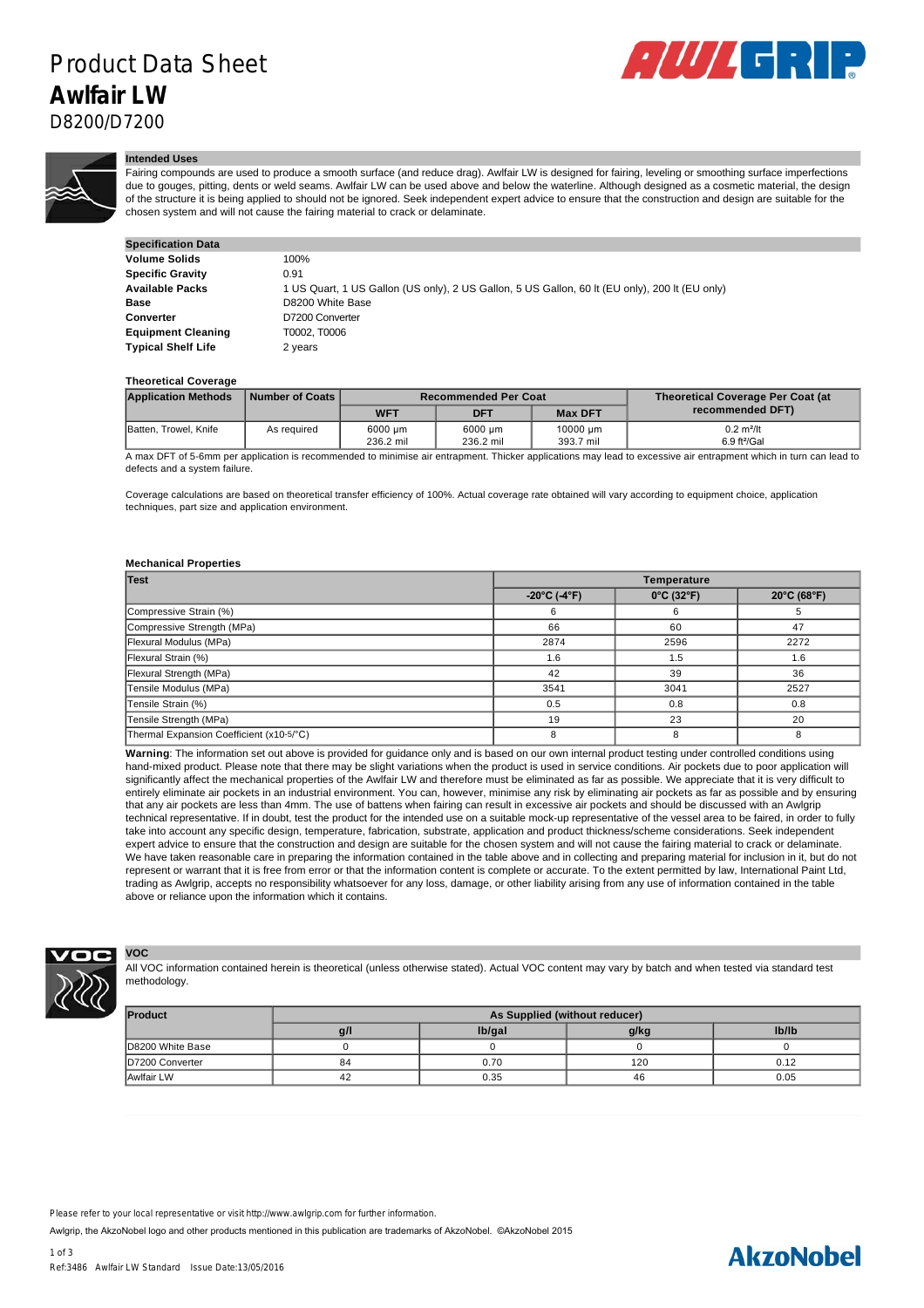## $\Box M$  $\mathbf{L}$  . The contract of  $\mathbf{L}$  and  $\mathbf{L}$  are contract of  $\mathbf{L}$  . The contract of  $\mathbf{L}$ Product Data Sheet **Awlfair LW**



D8200/D7200



# **Surface Preparation**

The surface preparation advice provided, and equipment suggestions, can be used as a guide. Preparation techniques and results will vary according to individual conditions, equipment choice/condition and other factors. Testing on a non-critical area should be carried out prior to full-scale preparation.

Only apply over properly applied and prepared Awlgrip primers. Hullgard Extra Epoxy Primer and High Build (GRP only) are recommended substrate primers.

Awlfair LW may be applied direct to Hullgard Extra without the need for sanding. High Build must be sanded prior to application of Awlfair LW. See the relevant primer product datasheet for details.



# **Mixing & Reduction**

Mixing and reduction requirements will vary according to individual conditions, climate, equipment choice/condition and other factors. Mixing and application of a small sample before full scale application is recommended.

| <b>Application Methods</b>                                                           | Mix Ratio (Base:Converter)        | Reducer | Recommended Thinning | <b>Spraying Viscosity</b> |  |
|--------------------------------------------------------------------------------------|-----------------------------------|---------|----------------------|---------------------------|--|
| Batten, Trowel, Knife                                                                | 1:1 by volume<br>1.59:1 bv weiaht |         | Do not thin          |                           |  |
| Mix the two components thereughly to a uniform pink colour with no strooks or lumns. |                                   |         |                      |                           |  |

Mix the two components thoroughly to a uniform pink colour with no streaks or lumps. **Warning: Do not add reducers, solvents or thinners of any kind to Awlfair LW.**

Awlfair LW can be mixed using a suitable automatic mixing machine. The use of the mixing machine will generally increase the density of the product and will change the mechanical properties of the fairing compound. At the same time, automatic mixing equipment can provide productivity and health and safety benefits. Please consult your local technical representative for further advice regarding the use of automatic mixing equipment.



### **Application**

Application equipment and parameters are given as a guide. Actual equipment choices will vary according to application conditions, equipment choice/condition and other factors. Testing on a non-critical area should be carried out prior to full-scale application. Contact your local technical service representative for further advice if necessary.

Do not use below 13°C/55°F or warmer than 40°C/104°F. Proper application and/or cure results may be more difficult to achieve when conditions are outside this range. Avoid conditions of low temperature with high humidity as this can result in the formation of a surface by-product that must be removed by either detergent wash followed by fresh water wash, or by sanding.

Apply Awlfair LW by trowel to an area you can work in 15-20 minutes. Start with thin coats of up to 6mm in low areas and build out to high areas. Allow to cure. Several applications may be necessary to fill large areas. Block or machine sand with 36-80 grit paper. Remove air pockets and chamfer the edges prior to refilling as appropriate. Remove sanding dust and residue before applying more Awlfair LW. Stop when the faired surface meets the fairing quality specified for the project.

Pot life and working time is dependent upon temperature. Warmer climates will decrease pot life.

When battens are used in the fairing process, voids and hard edges can form when the battens are removed. Failure to correctly remove the batten, grind the area out to a tapered transition at greater than 7:1 ratio and then apply product in 6mm applications can lead to air voids, lack of adhesion and print through of the batten line.

Awlfair LW must be sealed with Hullgard Epoxy Primer when used below the waterline.

Awlfair LW should be sealed with an Awlgrip Epoxy Primer such as High Build or Ultra Build when used above the waterline. This will maximise gloss and colour holdout in the Awlgrip topcoat system. Awlgrip Surfacing Filler may be used on top of the Awlfair LW to cover pinholes and sand marks prior to priming.



### **Recoatability & Drying Times**

The data given for recoatability is not exhaustive. Actual recoatability can vary according to individual conditions, climate and surroundings. If unsure, consult your local technical service representative before proceeding.

| Drying          | $15^{\circ}$ C (59 $^{\circ}$ F) | 25°C (77°F) | $35^{\circ}$ C (95 $^{\circ}$ F) |  |
|-----------------|----------------------------------|-------------|----------------------------------|--|
| Touch Drv       | 16 Hours                         | 8 Hours     | 5 Hours                          |  |
| <b>Hard Drv</b> | 48 Hours                         | 24 Hours    | 16 Hours                         |  |
| <b>Sandable</b> | 48 Hours                         | 17 Hours    | 6.5 Hours                        |  |
| <b>Pot Life</b> | 2.5 Hours                        | .5 Hours    | 45 Minutes                       |  |

Hardness Development (Shore D): >60 after 48 hours at 15°C; >60 after 24 hours at 25°C; >60 after 16 hours at 35°C.

While the fairing compound may appear hard dry, curing will continue for several days. This does not prevent overcoating.

Awlfair LW must be sanded before recoating with itself, surfacing filler or any other high build primer. Block or machine sand with 36-80 grit paper.

Awlfair LW must be overcoated with an approved high build primer to reduce the risk of print through of the fairing compound profile.

Please refer to your local representative or visit http://www.awlgrip.com for further information.

Awlgrip, the AkzoNobel logo and other products mentioned in this publication are trademarks of AkzoNobel. ©AkzoNobel 2015